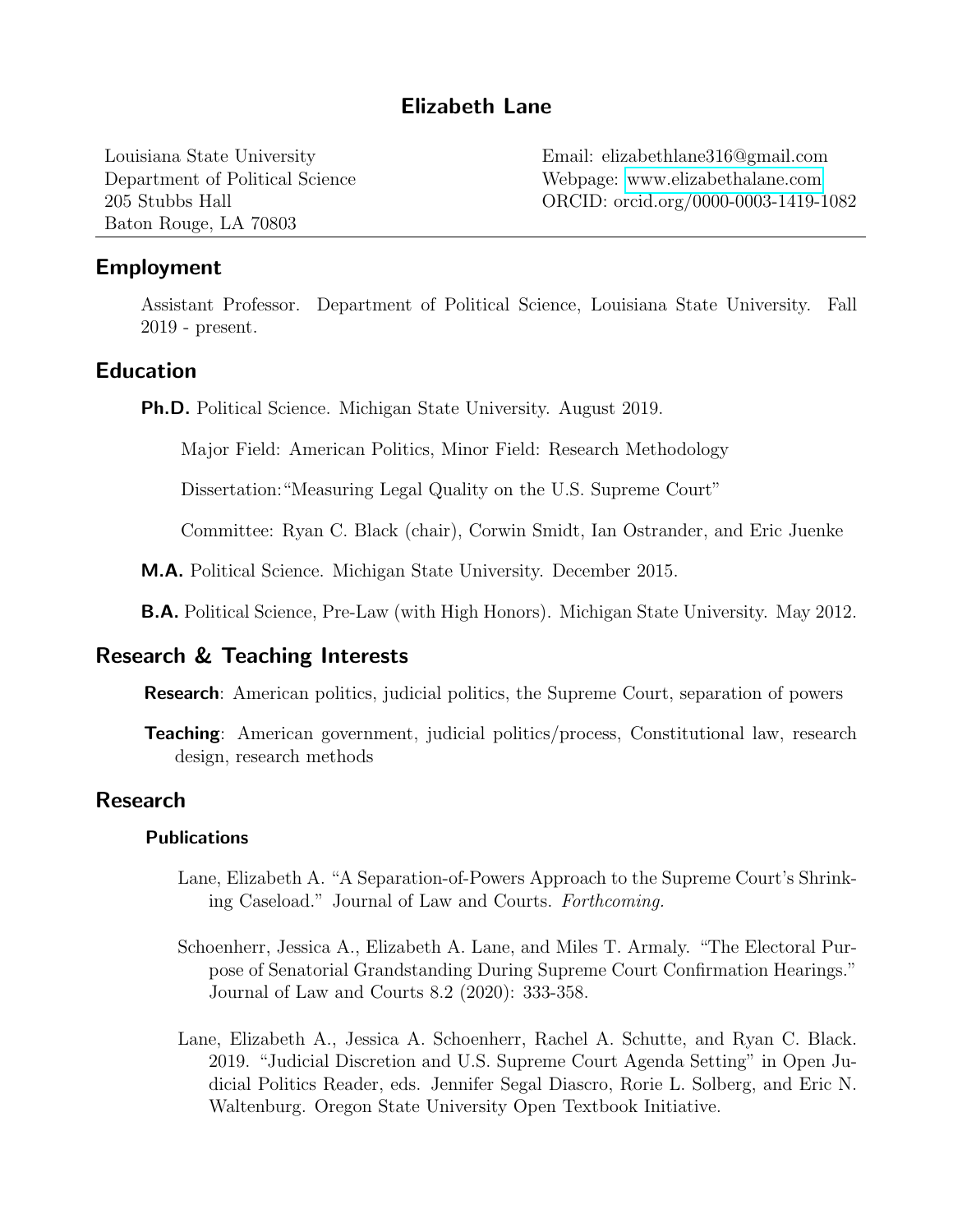Lane, Elizabeth A., and Ryan C. Black. 2017. "Agenda Setting and Case Selection of the United States Supreme Court." Oxford Research Encyclopedia of Politics. Oxford University Press.

### External Funding

Lane, Elizabeth A. (Co-PI) and Ryan C. Black (PI)."Doctoral Dissertation Research: Measuring Legal Quality on the U.S. Supreme Court" (Award Number: 1728975, Award Amount: \$31,000). Law and Social Sciences Division, National Science Foundation. August 2017 - August 2019.

### White Paper

Lane, Elizabeth A. and Jessica A. Schoenherr. February 2019. "A Matter of Great Importance': Senator Preparation for Supreme Court Confirmation Hearings." Arlen Specter Center for Public Service Research Fellowship. Paper 1. Thomas Jefferson University.

### Book Review

Lane, Elizabeth A. 2020. Review of The President and the Supreme Court: Going Public on Judicial Decisions from Washington to Trump by Paul M. Collins, Jr. and Matthew Eshbaugh-Soha. Law and Politics Book Review 30(9): 141-148 (October)

## Working Papers

- "Politicized Battles: How Vacancies and Partisanship Influence Support for the Supreme Court," with Miles T. Armaly (invited to revise and resubmit)
- "Hidden Successes: Briefs, Oral Arguments, and Gender Roles at the U.S. Supreme Court," with Jessica A. Schoneherr (under review)
- "You Better Shop Around: How Litigant Characteristics Influence Support for Supreme Court Decisions," with Jamil S. Scott and Jessica A. Schoneherr (under review)
- "Does Law Constrain or Policy Prevail? The Effect of Litigant Case Strength on U.S. Supreme Court Decision Making" (in preparation for submission)
- "Quality versus Quantity: Amicus Curiae Brief Influence and Decision Making on the United States Supreme Court" (in preparation for submission)
- "Race and Gender Representation within the Supreme Court Bar," with Jessica A. Schoneherr (in preparation for presentation at SPSA 2021)
- "Cases but no Controversies: Public Response to the Justices Unrobed," with with Jamil S. Scott and Jessica A. Schoneherr (in preparation for presentation at MPSA 2021)
- "A Winning Strategy: Attorneys' Use of Brief Citations to Appeal to Members of the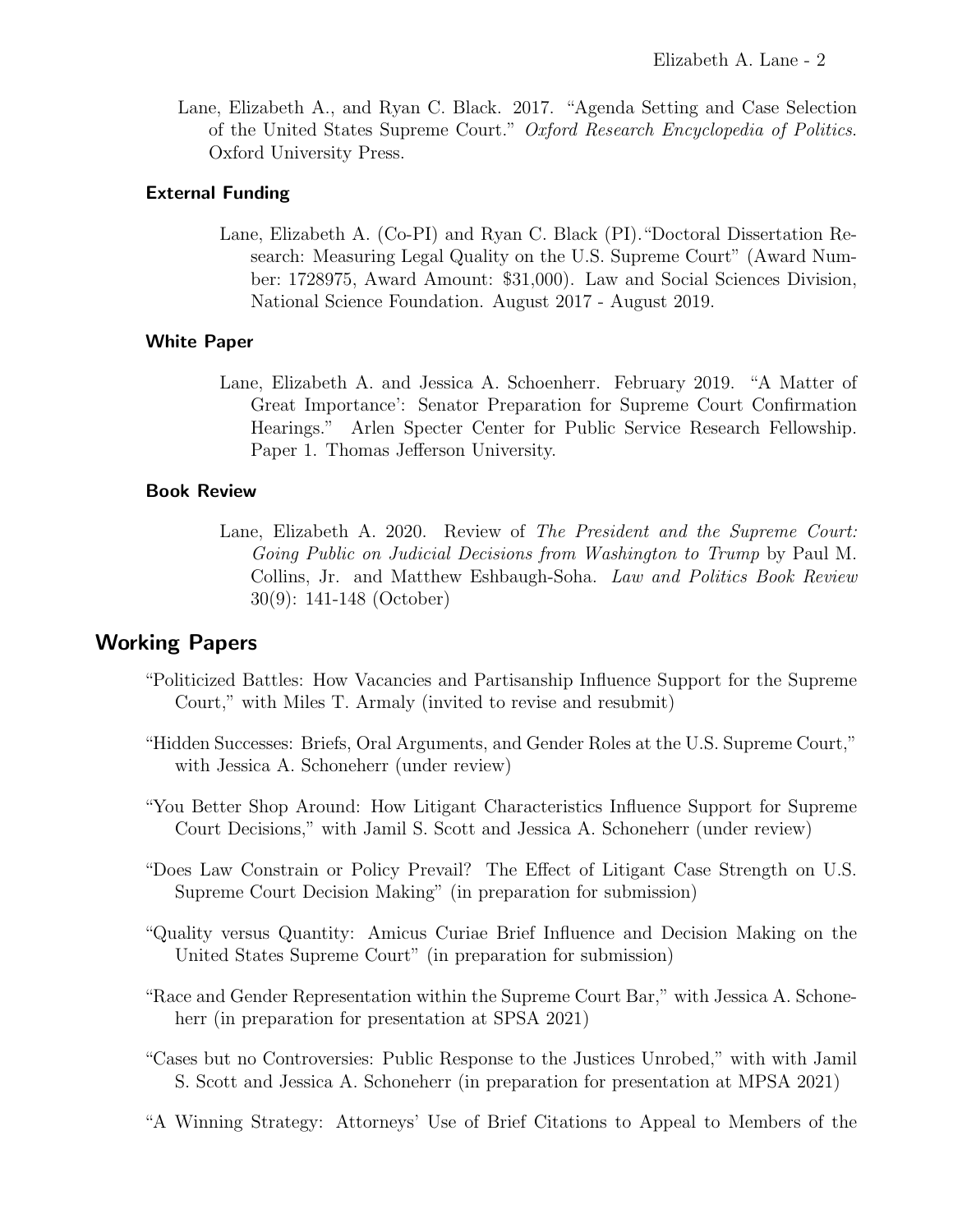Winning Coalition," with Jessica A. Schoenherr (in preparation for presentation at MPSA 2021)

## Conference Presentations

- "Hidden Successes: Briefs, Oral Arguments, and Gender Roles at the U.S. Supreme Court," Presented at the Annual Meeting of the Midwest Political Science Association, April 14-18, 2021, Virtual.
- "Where are the Women? Briefs, Oral Argument, and Gender Roles at the Supreme Court," Presented at the Annual Meeting of the American Political Science Association, September 9-13, 2020, Virtual.
- "Quality versus Quantity: Amicus Curiae Brief Influence and Decision Making on the United States Supreme Court," Presented at the Annual Meeting of Southern Political Science Association. January 8-12, 2020. San Juan, PR.
- "Does Law Constrain or Policy Prevail? U.S. Supreme Court Decision Making," Presented at the Annual Meeting of the Midwest Political Science Association, April 4-7, 2019, Chicago, IL.
- "You Better Shop Around: How Litigant Characteristics Influence Support for Supreme Court Decisions," Presented at the Annual Meeting of the Midwest Political Science Association, April 4-7, 2019, Chicago, IL.
- "Does Law Constrain or Policy Prevail? U.S. Supreme Court Decision Making," Presented at the Emory Conference on Institutions and Lawmaking, February 28-March 1, 2019, Atlanta, GA.
- "A Matter of Great Importance: Senator Preparation for Supreme Court Confirmation Hearings," with Jessica A. Schoenherr. Scheduled for the Arlen Specter Center for Public Service Knowledge Exchange. November 30, 2018, Philadelphia, PA.
- "Legal Quality on the United States Supreme Court." Presented at the Annual Meeting of the Michigan Political Science Association, October 25-26, 2018, East Lansing, MI.
- "Legal Quality on the United States Supreme Court." Presented at the Annual Meeting of the American Political Science Association, August 30 - September 2, 2018, Boston, MA.
- "A Winning Strategy: Attorneys' Use of Brief Citations to Appeal to Members of the Winning Coalition," with Jessica A. Schoenherr. Presented at the Annual Meeting of the Midwest Political Science Association, April 6-9, 2018, Chicago, IL.
- "Who's to Blame? A Dynamic Analysis of the Court's Diminishing Docket, 1971-2014." Presented at the Annual Meeting of the Midwest Political Science Association, April 5-8, 2017, Chicago, IL.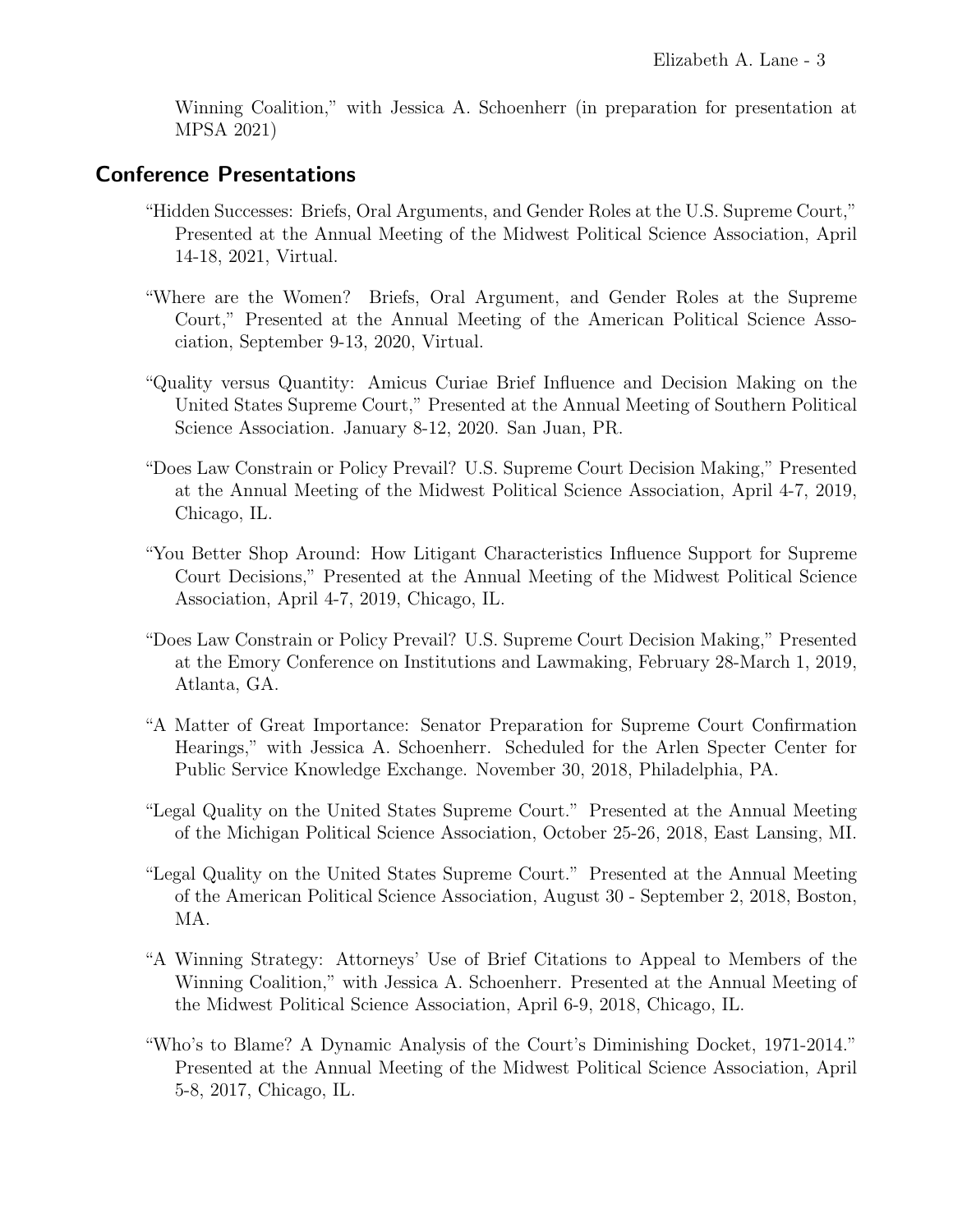- "Grandstanding or Polarization? Senate Behavior in Supreme Court Confirmation Hearings," with Jessica A. Schoenherr and Miles T. Armaly. Presented at the Annual Meeting of Southern Political Science Association. January 12-14, New Orleans, LA.
- "Measuring Mass Perceptions of Politicalness toward the Supreme Court," with Miles T. Armaly. Presented at the Annual Meeting of Southern Political Science Association. January 7-9, San Juan, PR.
- "Interest Groups and the Supreme Court: The Impact of Justices' Speeches on Amicus Curiae Success." Presented at the Annual Meeting of the Southern Political Science Association. January 3-5, 2013, Orlando, FL.

## Invited Talks

- "Where are the Women? Briefs, Oral Argument, and Gender Roles at the Supreme Court," Presented at the University of Houston Department of Political Science Brownbag, October 28, 2020. Virtual.
- "Where are the Women? Briefs, Oral Argument, and Gender Roles at the Supreme Court," Presented at the Bowling Green University Department of Political Science Brownbag, April 12, 2021. Virtual.

## Other Research Experience

- Project Supervisor, Understanding Supreme Court Decision-Making Through Conference Note Transcription, Law and Social Sciences Program of the National Science Foundation. Ryan C. Black, Michigan State University, 2016-Present
- Research Assistant, Social Science Data Analytics, Higher Education Analytics Research Michael Colaresi, Michigan State University, 2014 - 2016

Research Assistant, Christian Houle, Michigan State University, Fall, 2013

## **Teaching**

### **Instructor**

- Course Instructor, Constitutional Law: Civil Rights and Liberties, Fall 2018, 2019, 2020; Spring 2018, 2019, 2021
- Course Instructor, Constitutional Law: Rights of the Criminally Accused, Fall 2020; Spring 2021
- Course Instructor, Honors Directed Research, Spring 2021
- Course Instructor, Readings Course, Spring 2020
- Course Instructor, Politics of the U.S. Supreme Court, Fall 2019; Spring 2020
- Section Instructor, Introduction to Political Science (with Ryan C. Black), Fall 2016

### Course Assistant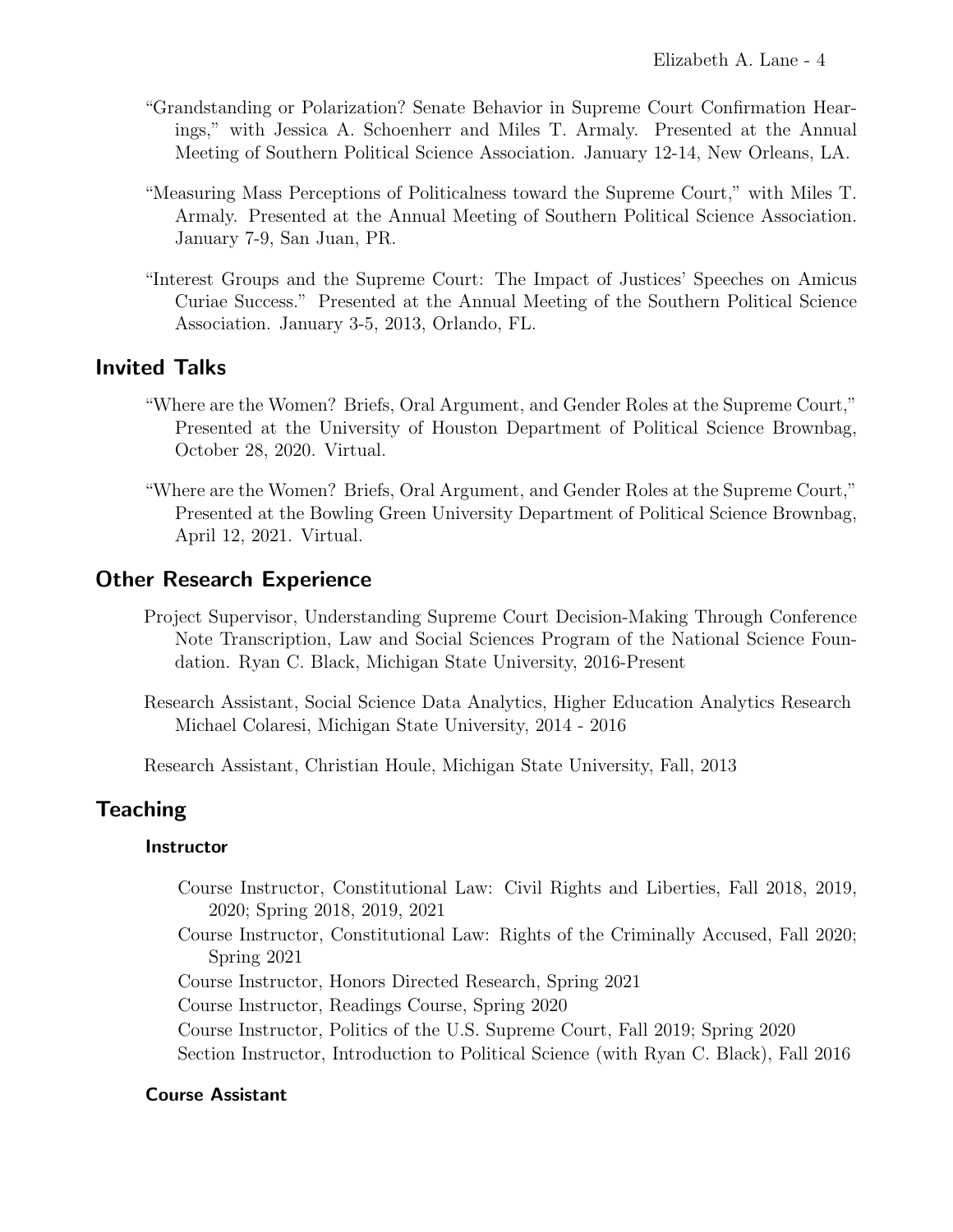Judicial Process, Summer 2019 (with Rachael Schutte) Judicial Process, Summer 2018 (with Rachael Schutte) Intro to American Government, Summer 2018 (with Rachael Schutte) Constitutional Law, Spring 2017 (with Matthew Zalewski) Comparative Judicial Systems, Fall 2014 (with Reginald Sheehan) Comparative Politics of Developing Countries, Fall 2014 (with Christian Houle) Judicial Process, Spring 2014 (with Ryan C. Black)

## Awards

- Manship Summer Fellowship for work on the influence of Supreme Court oral advocates' race on judicial decision making, College of Humanities and Social Sciences, Louisiana State University, May 2021.
- Best Graduate Student Paper for "Legal Quality on the United States Supreme Court," Law and Courts Section, American Political Science Association, 2019.
- Best Graduate Student Paper for "The Electoral Purpose of Senatorial Grandstanding During Supreme Court Confirmation Hearings," Department of Political Science, Michigan State University, 2019 (with Jessica Schoneherr).
- Graduate Student Teaching Award, Department of Political Science, Michigan State University, May, 2019.
- Dissertation Completion Fellowship, The Graduate School, Michigan State University, Spring 2019.
- Best Graduate Student Paper for "Legal Quality on the United States Supreme Court" Michigan Political Science Association, 2018.
- Arlen Specter Center for Public Policy Fellowship, with Jessica A. Schoenherr, December 2017 - December 2018.
- Dissertation Research Award, College of Social Science, Michigan State University, May 2017.
- Kenneth E. Corey Research Enrichment Award. College of Social Science, Michigan State University, May 2016.
- Prestage-Cook Graduate Student Travel Award, Southern Political Science Association, January 2016.
- Summer Merit Fellowship, Department of Political Science, Michigan State University, May 2018, May 2015 & May 2014.

# Service Activities

## Professional